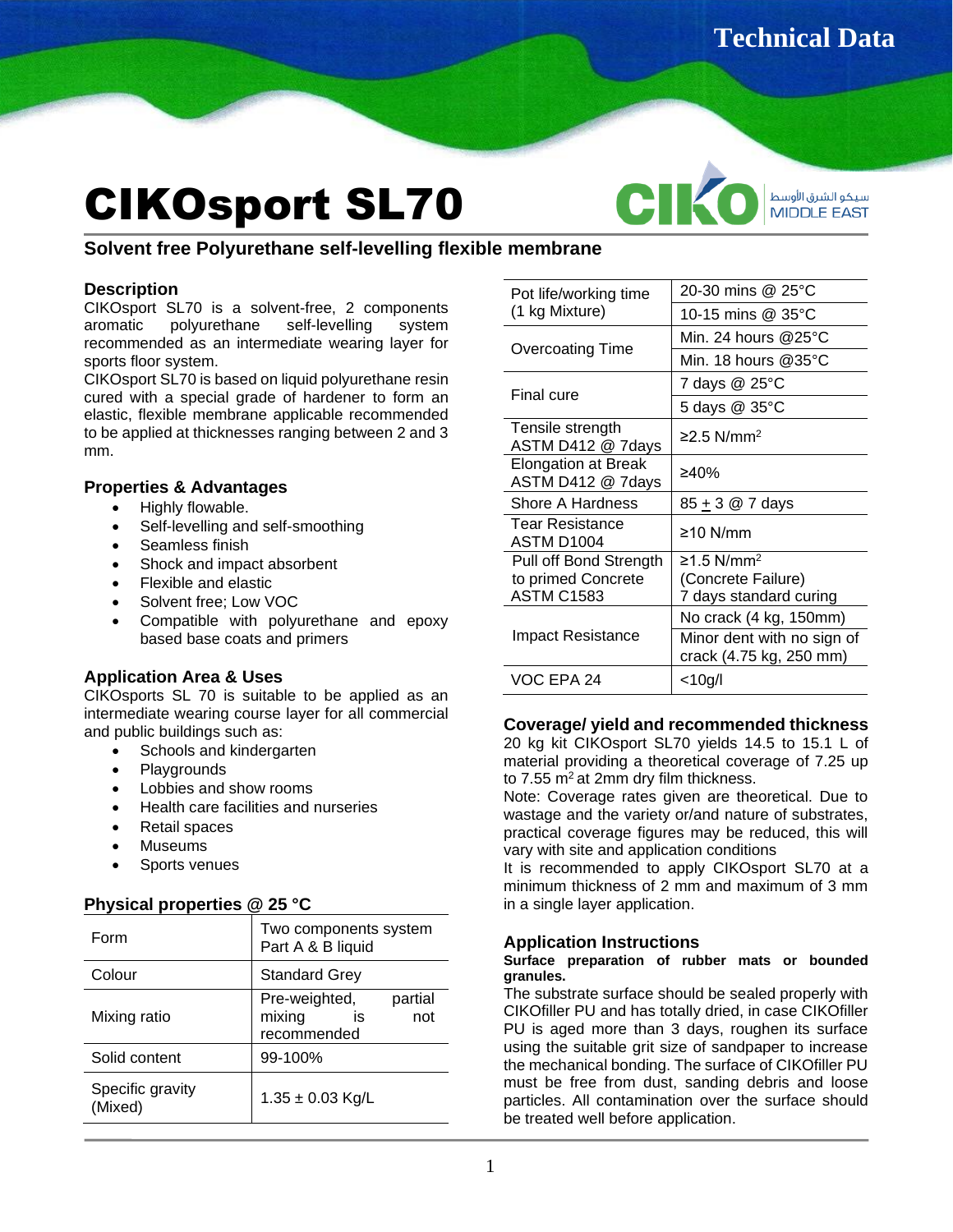

#### **Surface preparation of concrete**

The concrete substrate shall be fully cured aged at least 28 days achieving a surface pull off tensile strength of 1.5 N/mm<sup>2</sup>. The concrete surface should be free from dust and loose particles or weak thin layers. All contamination such as oil, grease and extraneous spillages must be cleaned using the suitable cleaning agent. Concrete shall be diamond disk grinded, grit/shot blasted or treated with equivalent and suitable mechanical means to achieve a concrete surface profile between CSP 3 and CSP 4 as per ICRI Technical Guideline.

The treated substrate must have a surface moisture content not exceeding 4% prior proceeding with primer application.

All cracks, deteriorated areas, joints shall be well treated and addressed using the appropriate epoxybased repair and injection materials from CIKO wide range of products prior to the application of the primer

#### **Primer or scratch coat application over concrete**

Use solvent free two components epoxy-based primers such CIKOpoxy Prim 14 or CIKOpoxy Prim 14-SF to prime the substrate.

To achieve a textured surface and in purpose of increasing the mechanical bond strength of CIKOsport SL70 broadcast CIKO ASG (0.3-0.5mm) over the still wet primer at a consumption rate not exceeding 1.2 kg/m<sup>2</sup>. Alternatively add CIKO ASG (0.1-0.3 mm) at a mixing ratio ranging between 0.7:1 and 1:1 by weight to the properly mixed primer and further mix for at least 2 to 3 minutes to attain a spreadable consistency of mixed density of approximately 1.7 kg/L that is suitable to be applied using trowel or scrapper.

Spread the overall mixed materials over the concrete/screed surface at a rate ranging between 0.5 kg/m<sup>2</sup> up to 1.7 kg/m<sup>2</sup> depending on the required thickness. Maximum applicable thickness is 1 mm DFT.

Application and mixing instructions of primer and scratch coat should be carried out as per the respective technical data sheet. Allow the primer or scratch coat to dry for 12-24 hours depending on the prevailing ambient conditions prior proceeding with the application of CIKOsport SL70.

#### **Application of CIKOsport SL70**

The base component [Part-A] of CIKOsports SL 70 should be mixed thoroughly using a heavy-duty slow speed drill-paddle assembly for two minutes and ensure that a homogenous mix with uniform colour is obtained. Transfer the mixed base component [Part-A] completely to a suitable container that can hold a volume of minimum 20 litres.

Pour the hardener component [Part-B] into the mixed base component [Part-A] and further mix for 1 to 2 minutes to achieve a homogeneous mixture.

Properly mixed materials should be spread over the dry and clean surface using a notched trowel or pin rake maintaining the required thickness. Lay abutting edges within 10 minutes to ensure a clean edge. Maintaining a wet edge is important in avoiding lines and ridges on the finished floor. Back roll in two directions across with a spiked roller to help settle and even out the finish. Care shall be taken during spike rolling not to leave spike roller marks. This is strictly depending on placing time of material post mixing, ambient temperatures and ambient conditions.

It is applicable post spike rolling to broadcast the still wet finished surface with the appropriate size of EPDM granules depending on the thickness and desired texture.

The applied surface should be protected for minimum 18 to 24 hours depending on the prevailing ambient conditions from any source of foot traffic, condensation, water flow, rain or deposits, etc.

#### **Application of Aliphatic Polyurethane top protective coating (mandatory)**

Prior to the application of the top protective coating, ensure that the applied CIKOsport SL70 is dry, free of dust or any other type of contamination.

The surface of CIKOsport SL70 must be abraded and smoothed using the suitable grit size of sandpaper should be properly vacuumed so that the surface is fully free from dust and loose particles.

Use a water based or solvent based two components aliphatic pigmented polyurethane based protective coating such CIKOcoat PUW or CIKOcoat UV333 applied in minimum 2 coats to achieve a minimum total dry film thickness of 200 microns.

Application instructions of topcoats should be carried out as per the respective technical data sheet.

The coated surface should be left and protected for minimum 12 hours, depending on the prevailing ambient conditions, from any source of feet traffic, water condensate or any deposits